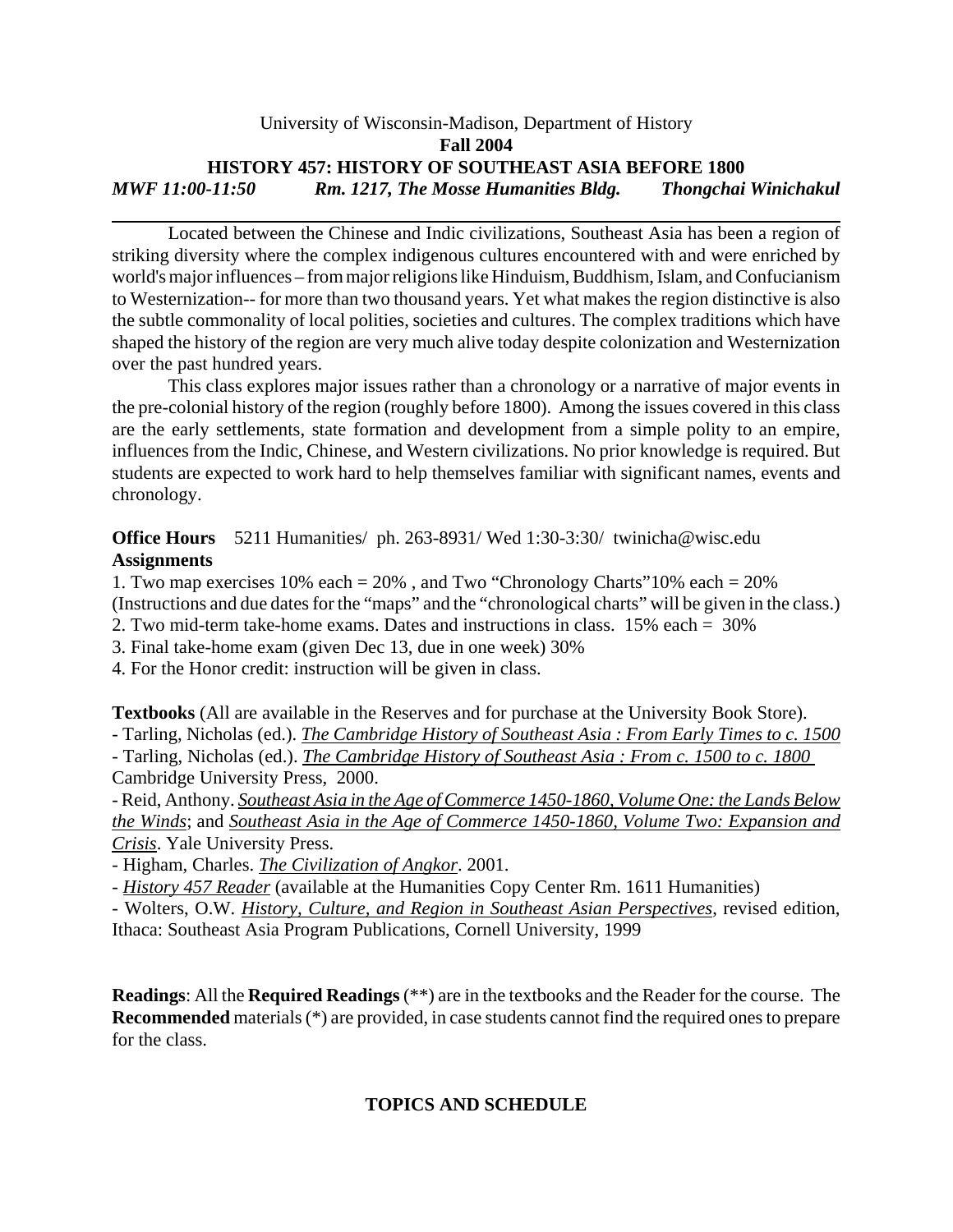**Below are the topics (in order) to be covered in the course. But the schedule may change if extra time is needed for some topics. Any schedule changes will be announced in advance.**

| <b>Week 1</b> (Sept 3)                             | Introduction – The course: objectives, scope, contents, assignments,<br>reading materials, and other class business. |
|----------------------------------------------------|----------------------------------------------------------------------------------------------------------------------|
| Week $2$ (Sept 6-10)                               | Intro. to Southeast Asia, its land and peoples, diversity and similarity                                             |
| <b>Week 3</b> (Sept 13-17)                         | Prehistory and archaeology: migrations, early settlements and polity                                                 |
| <b>Week 4</b> (Sept $20-24$ )                      | The early states, $2nd$ to $8th$ or $9th$ c.: Indianization vs Localization                                          |
| <b>Week 5</b> (Sept 27 $\&$ 29, no class on Oct 1) | The "classical states", $9th$ to $14th$ c. and the $13th$<br>c. transition                                           |
| Week $6$ (Oct 4-8)                                 | What was a "state" in pre 1800 Southeast Asia? <i>mandala</i> , kingdom<br>and empire                                |
| <b>Week 7 (Oct 11-15)</b>                          | "Pre-modern" development, $15th - 18th$ c.(1) emerging empires                                                       |
| <b>Week 8</b> (Oct 18-22)                          | "Pre-modern" development, $15th$ -18 <sup>th</sup> c.(2) trade and states                                            |
| <b>Week 9</b> (Oct 25-29)                          | Kingship, power and legitimacy                                                                                       |
| <b>Week 10</b> (Nov 1-5)                           | Religions                                                                                                            |
| <b>Week 11 (Nov 8-12)</b>                          | Slavery, bondage, social stratification                                                                              |
| <b>Week 12 (Nov 15-19)</b>                         | Outside influences, foreigners, the Chinese                                                                          |
| <b>Week 13</b> (Nov 22, 24)                        |                                                                                                                      |
| <b>Week 14</b> (Nov 29- Dec 3)                     | Transitions at the dawn of the colonial period                                                                       |
| <b>Week 15 (Dec 6-10)</b>                          | Questions on historiography: Is an authentic history of pre-modern<br>Southeast Asia Possible?                       |
| <b>Week 16</b> (Dec 13 & 15)                       | Conclusion                                                                                                           |

#### **READING MATERIALS FOR EACH TOPICS**

**(\*\* = Required; \* = Recommended & substitute for the required ones)**

#### *Introduction: Southeast Asia*

\*\* Reid. Southeast Asia in the Age of Commerce 1450-1860, vol. 1, 1-119 \* Emmerson, Donald. "What's in the Name `Southeast Asia'?" Journal of Southeast Asian Studies, 15 (1984): 1-21.

#### *Prehistory: migrations, early settlements and polity*

\*\* Tarling (ed.), Cambridge History of Southeast Asia : From Early Times c. 1500, chap 2 by Peter Bellwood.

\*\* Higham. The Civilization of Angkor. Chapter 2 and 3

## *The early states 2nd - 9th c.*

\*\* Higham. The Civilization of Angkor. Chapter 3 and 4

\*\* Tarling (ed.), Cambridge History of Southeast Asia : From Early Times c. 1500, pp. 137-157 and pp.183-215.

#### *Indianization vs. Localization*

\*\*Coedes. The Indianized States of Southeast Asia, 14-35. \*\*Wolters, O.W. History, Culture and Region in Southeast Asia Perspectives ,15-26, 107-125.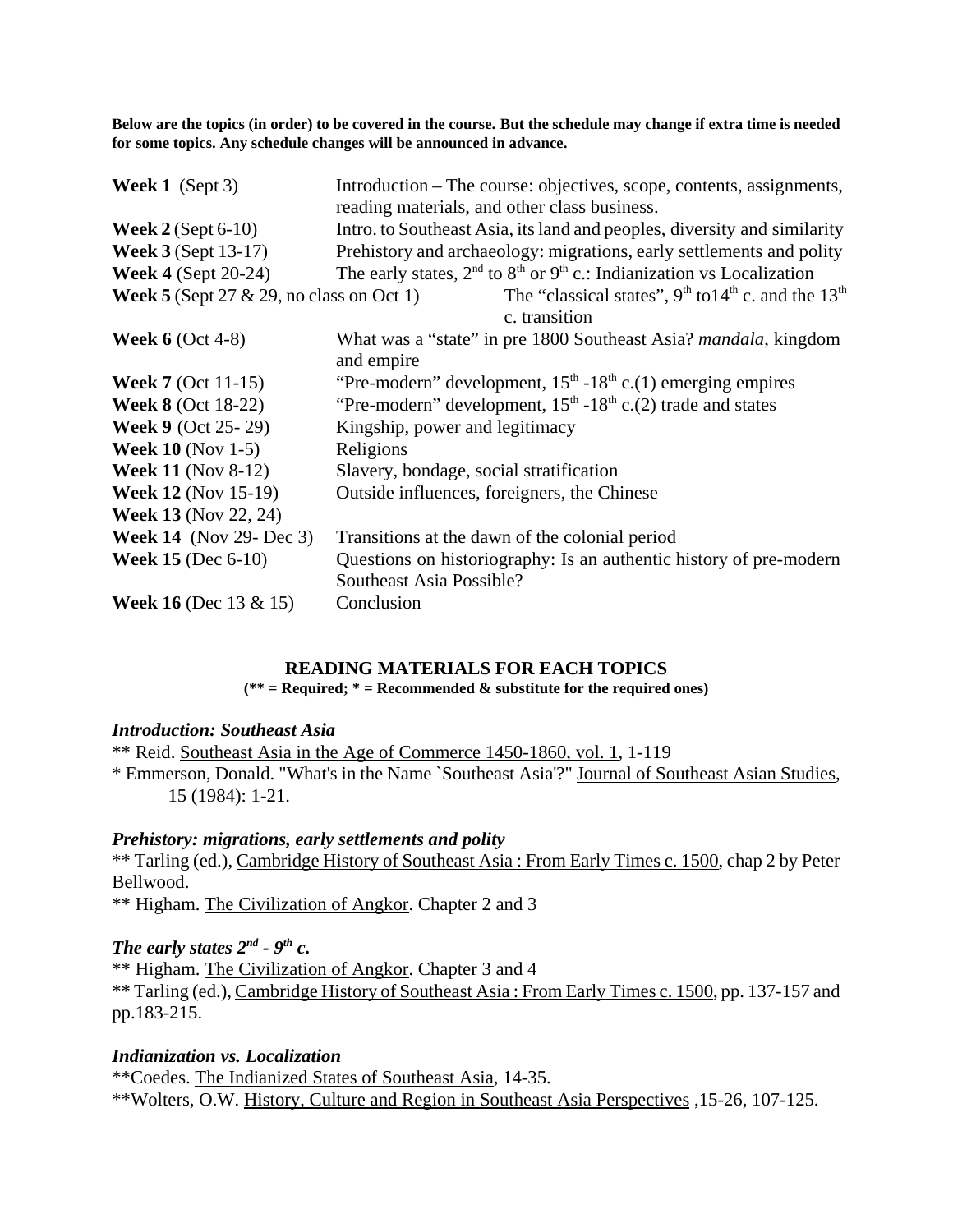## *The "classical states", 9<sup>th</sup> - 14<sup>th</sup> c.*

\*\* Tarling (ed.), Cambridge History of Southeast Asia : From Early Times c. 1500, pp.157-181 and 215-272

\*\* Higham. The Civilization of Angkor. Chapter 5-7

\* David K. Wyatt, "Relics, Oaths and Politics in Thirteenth-Century Siam" Journal of Southeast Asian Studies 32, 1 (Feb 2001): 3-66.

## *What was a "state"?: kingdom, empire and mandala*

\*\*Wolters, O.W. History, Culture and Region in Southeast Asia Perspectives, 27-40, 126-154. \*\*Kulke, Hermann. "The Early and Imperial Kingdoms in Southeast Asian History," in Southeast Asia in the 9th to 14th, 1-22

\*\* Day, Tony. "Ties That (Un)Bind: Families and States in Pre-modern Southeast Asia" Journal of Asian Studies, 55, 2 (1996): 384-409

## *"Pre-modern" development, 15<sup>th</sup> -18<sup>th</sup> c.(1) emerging empires*

\*\*Tarling (ed.).The Cambridge History of Southeast Asia: From c. 1500 to c. 1800, chap2 by Barbara Watson Andaya; OR \*\* Lieberman, Victor. "Local Integration and Eurasian Analogies: Structuring Southeast Asian

History," Modern Asian Studies 27, 3 (1993): 475-572.

## *"Pre-modern" development, 15<sup>th</sup> -18<sup>th</sup> c. (2) trade and states*

\*\*Tarling (ed.).The Cambridge History of Southeast Asia: From c. 1500 to c. 1800, chap3 by Anthony Reid; OR \*\* Reid. Southeast Asia in the Age of Commerce, vol. 2. 1-61, 204-266

## *Kingship, power and moral legitimacy*

\*\*Anderson, Benedict. "The Idea of Power in Javanese Culture," in Culture and Politics in Indonesia ed. Claire Holt, pp.1-69.

\*\*Wolters, O.W. History, Culture and Region in Southeast Asia Perspectives,15-26. \* Heine-Geldern, Robert. Conceptions of State and Kingship in Southeast Asia.(also in the previous years Readers).

## *Religions*

\*\* Tarling (ed.) Cambridge History of Southeast Asia : From Early Times c. 1500, chap5 by de Casparis and Mabbett \*\* Tarling (ed.).Cambridge History of Southeast Asia: From c. 1500 to c. 1800, chap4 by Barbara Andaya and Yoneo Ishii

\* Reid. Age of Commerce, vol. 2. 132-201.

## *Slavery, bondage, social stratifications*

\*\* Reid, Anthony. ed. Slavery, Bondage and Dependency in Southeast Asia. 1-43 \*\* Barbara W. Andaya. ed. Other Pasts: women, gender and history in early modern Southeast Asia. See the articles by Barbara Watson Andaya, and by Junko Koizumi, pp. 231-268. \* Reid. Age of Commerce, vol.1. 120-28, 137-172.

\* Reid. Age of Commerce, vol.2. 62-93, 114-131.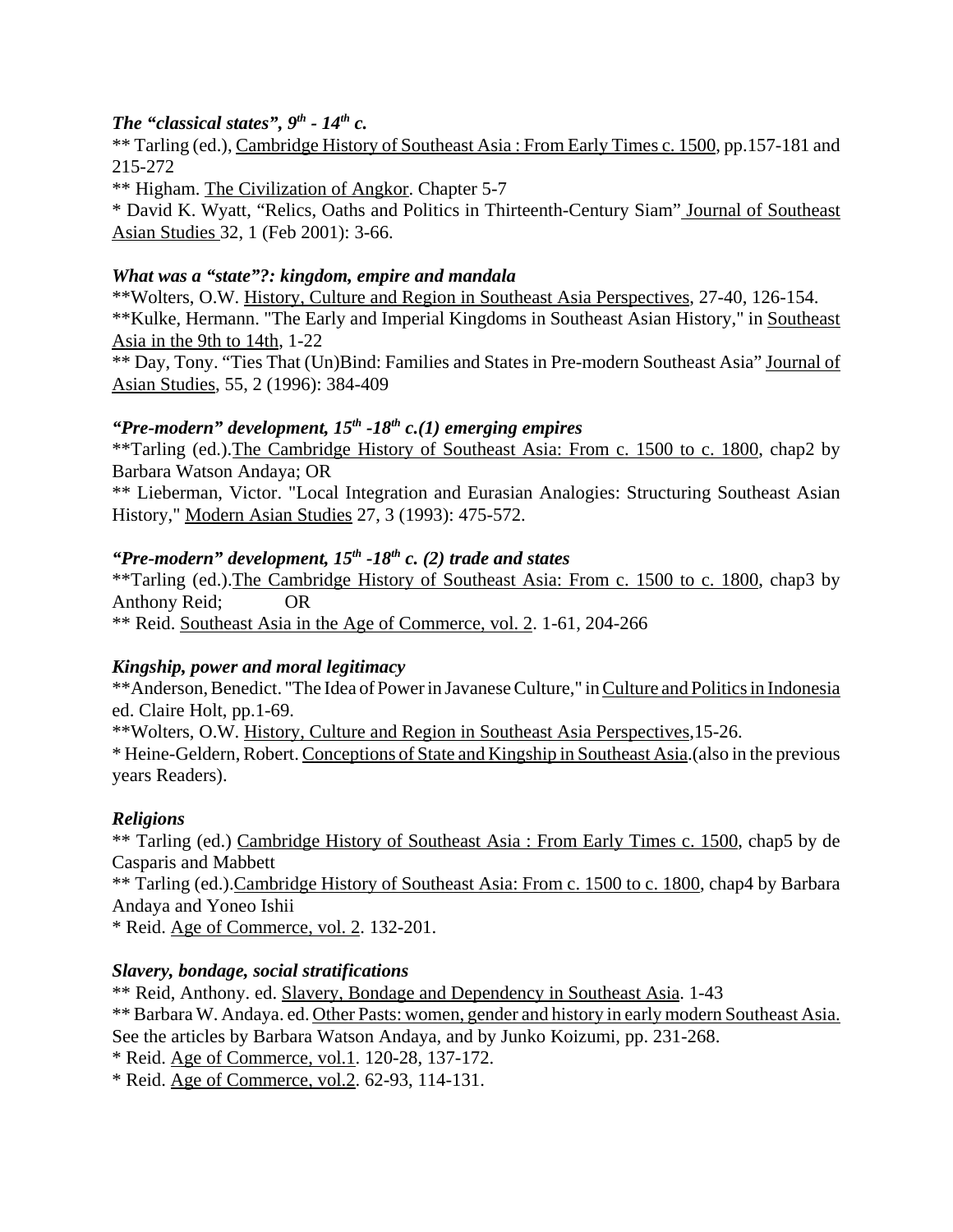#### *Outside influences, foreigners, and the Chinese*

\*\* Tarling (ed.).The Cambridge History of Southeast Asia: From c. 1500 to c. 1800, chap 1 by Leonard Andaya

\* Reid, Anthony, ed. Sojourners and Settlers: Histories of Southeast Asia and the Chinese, 1996, see the articles by Wang Gangwu, Anthony Reid, and G. William Skinner. **This book is in the Reserves**.

#### *Transition at the dawn of the colonial period*

\*\* Tarling (ed.).The Cambridge History of Southeast Asia: From c. 1500 to c. 1800, chap 10 by Kathirithamby-Wells; OR

\*\* Reid. Age of Commerce, vol.2. chap. 5 (267-325).

#### *Historiographical Questions*

\* Reynolds, Craig. "A New Look at Old Southeast Asia," Journal of Asian Studies, 54, 2 (1995): 419-446.

\* Aung-thwin, Michael, "The 'Classical' in Southeast Asia: the Present in the Past" Journal of Southeast Asia Studies 26, 1 (March 1995):75-91.

#### **LIST OF MATERIALS IN THE READER FOR HISTORY 457 - SOUTHEAST ASIA BEFORE 1800**

(available for purchase at the Humanities Copy Center, and also available in the Reserves)

Coedes. *The Indianized States of Southeast Asia*. 1971. pp.14-35.

Wolters, O.W. *History, Culture and Region in Southeast Asia Perspectives* ,15-26, 107-125.

- Kulke, Hermann. "The Early and Imperial Kingdoms in Southeast Asian History," in *Southeast Asia in the 9th to*  $14^{th}$  *century.* ed. A.C. Milner. 1986. pp.1-22.
- Day, Tony. "Ties That (Un)Bind: Families and States in Pre-modern Southeast Asia" *Journal of Asian Studies*, 55, 2 (1996): 384-409
- Anderson, Benedict. "The Idea of Power in Javanese Culture," in *Culture and Politics in Indonesia* ed. Claire Holt, 1972. pp.1-69.
- Reid, Anthony ed. *Slavery, Bondage and Dependency in Southeast Asia*. 1983. pp.1-43.
- Andaya, Barbara W. ed. Other Pasts: women, gender and history in early modern Southeast Asia. – the articles by Barbara Watson Andaya, and by Junko Koizumi, pp. 231-268.
- Reynolds, Craig. "A New Look at Old Southeast Asia," *Journal of Asian Studies*, 54, 2 (1995): 419- 446.

Note: An important reading that is not in the textbooks, nor in the Reader, but the journal can be found in the Memorial Library and a copy of the article is in the Reserve is Lieberman, Victor. "Local Integration and Eurasian Analogies: Structuring Southeast Asian History," Modern Asian Studies 27, 3 (1993): 475-572.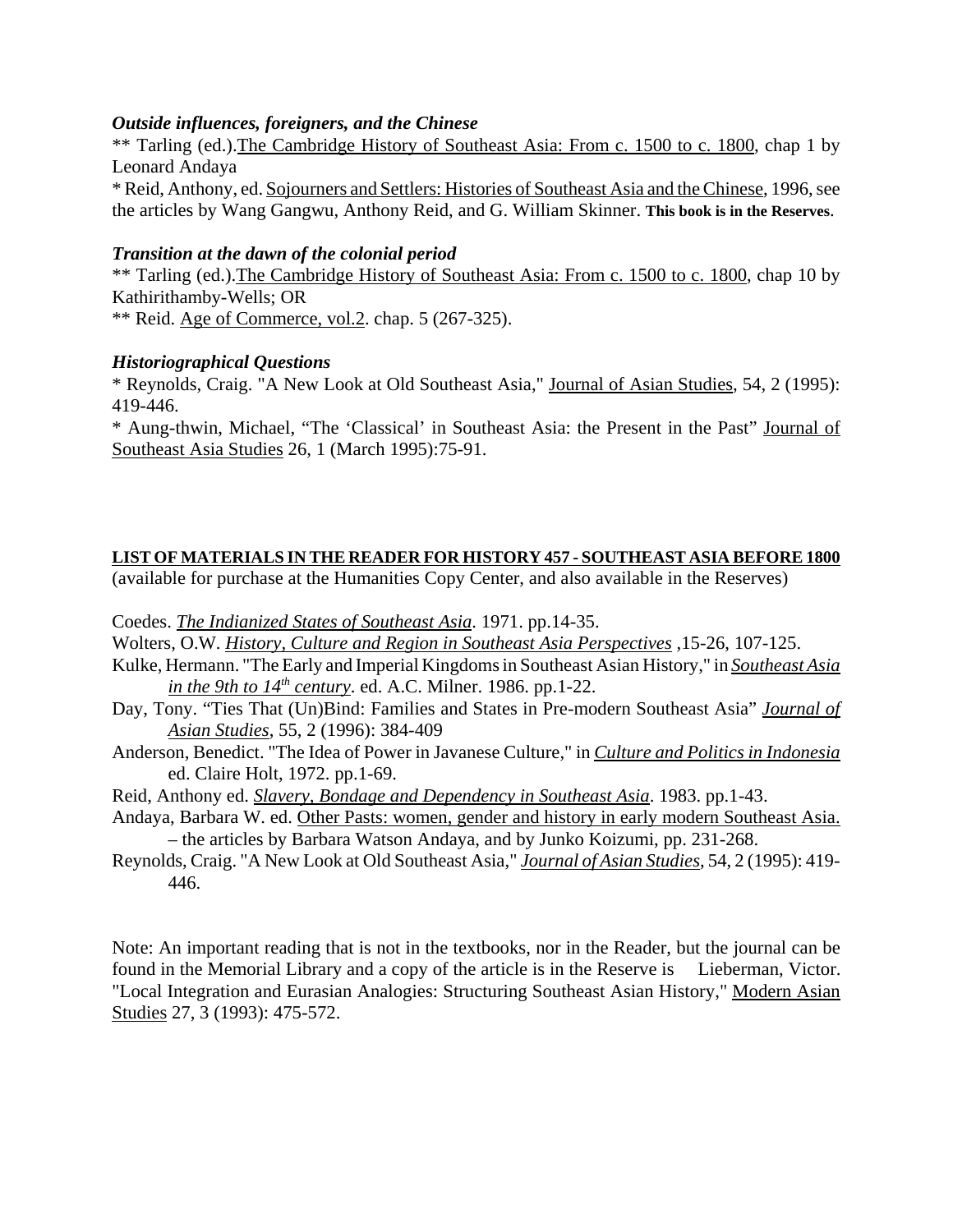## **Supplementary**

(The additional materials below are relevant to particular topics, possibly useful for research papers.)

**General Supplementary** (Useful collections, general history of individual countries, or classic studies.)

- Hall, D.G.E. History of South East Asia.
- Coedes, George. The Making of South East Asia.
- Coedes, George. The Indianized States of Southeast Asia.

- Hall, Kenneth R. and Whitmore, John eds. Explorations in Early Southeast Asian History: the Origins of Southeast Asian Statecraft.

- Ricklefs, M.C. A History of Modern Indonesia c.1300 to the Present.
- Andaya, Barbara and Leonard. A History of Malaysia.
- Wyatt, David K. A Short History of Thailand.
- Chandler, David P. A History of Cambodia.
- Taylor, Keith. The Birth of Vietnam.
- Aung-Thwin, Michael. Pagan: the Origin of Modern Burma.
- Lieberman, Victor. Burmese Administrative Cycles: Anarchy and Conquest c. 1580-1760.
- Phelan, J.L. The Hispanisation of the Philippines:Spanish Aims and Filipino Responses 1565-1700

## **For "Prehistory: migrations and early settlements"**

- Higham, Charles. The Bronze Age of Southeast Asia, 1-38, 309-336, summary of every chapter, and one of the following chapters : 4,6,7,8.

- Coedes. The Making of South-East Asia. 10-33.

- Smith, R.B. and Watson, W. eds. Early Southeast Asia: Essays in Archaeology, History and Historical Geography. 9-14, 315-336.

## For "The early states 2<sup>nd</sup> to 8<sup>th</sup> or 9<sup>th</sup> c."

- Coedes. The Indianized States of Southeast Asia, 36-96.

- Coedes, George. The Making of South East Asia, 39-70.

- Christie, Jan Wisseman, "Trade and State Formation in the Malay Peninsula, 300 B.C.- A.D.700", in J. Kathirithamby-Wells and John Villiers eds. The Southeast Asian Port and Polity: Rise and Demise, 39-60.

- Hall, Kenneth. "State and Statecraft in Early Srivijaya," in Explorations in early Southeast Asian History: The Origin of Southeast Asian Statecraft. 61-106.

- Luce, G.H. "The Ancient Pyu," in The Burmese Research Society: 50th Anniversary Publication, vol.2, 307-21; or in Journal of the Burmese Research Society [JBRS] 27 (1937): 239-253.

- Wales, H.G.Q. Dvaravati: the Earliest Kingdom of Siam.

## **For "Indianization vs. local/indigenization"**

-Mabbett, I.W. "The Indianization of Southeast Asia: Reflections on the Pre-Historical Sources," Journal of Southeast Asian Studies 8 (1977): 1-14.

- \_\_\_\_\_\_ . " The Indianization of Southeast Asia: Reflections on the Historical Sources," Journal of Southeast Asian Studies 8 (1977): 143-61.

- Aeusrivongse, Nidhi, "Devaraja Cult and Khmer Kingship at Angkot" in Explorations in Early Southeast Asian History, ed. Hall and Whitmore, 107-149.

- Wolters, O.W. "On Telling a Story of Vietnam in the Thirteenth and Fourteenth Century", Journal of Southeast Asian Studies 26, 1 (March 1995): 63-74.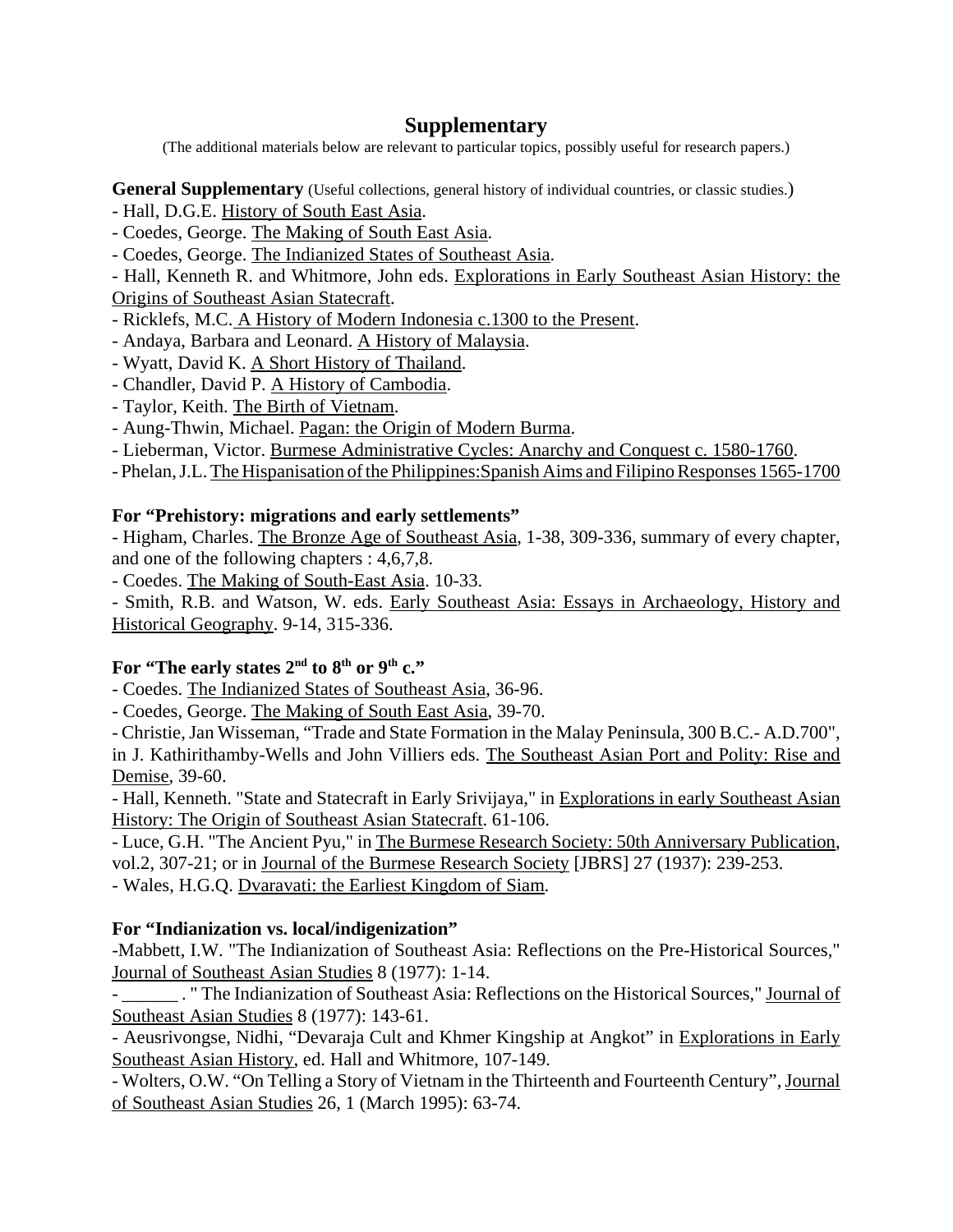## For "Classical kingdoms/ empires, 9<sup>th</sup> to 14<sup>th</sup> c."

- Coedes. The Indianized States of Southeast Asia, 97-246.
- Coedes, George. The Making of South East Asia., 73-134.

- Hall, Kenneth and John Whitmore, "Southeast Asian Trade and the Isthmian Struggle, 1000-1200 A.D." ibid., 303-340.

- Aung-Thwin, Michael. Pagan. 71-189.
- Luce, G.H. Old Burma Early Pagan.
- Than Tun. Essays on the History of Buddhism in Burma.

- Bennet, P. "The Fall of Pagan," in Conference under the Tamarind Tree: Three Essays in Burmese History.

- Taylor, Keith. "The Rise of Dai Viet and the Establishment of Thang Long," in Explorations in Early Southeast Asian History, ed. Hall and Whitmore, 149-93.

- Chandler, David P. A History of Cambodia. 55-75.
- Wolters, O.W. The Fall of Srivijaya in Malay History. chap.1-5.
- Kasetsiri, Charnvit. The Rise of Ayudhya. chap. 3-4 (30-75).
- Wyatt, David. A Short History of Thailand. 38-53.

- Aung-Thwin, Michael, "The 'Classical' in Southeast Asia: the Present in the Past" Journal of Southeast Asia Studies 26, 1 (March 1995):75-91.

## For "Pre-modern" development, 15<sup>th</sup> - 18<sup>th</sup> c.: political development, emerging empires

- Tana, Li. Nguyen Cochinchina: southern Vietnam in the seventeenth and eighteenth century, 1998. -Taylor, Kieth W. "Nguyen Hoang and the Beginning of Vietnam's Southward Expansion," in Southeast Asia in the Early Modern Era. ed. Reid, 1993. 42-65, also in History 755 Reader, Fall 1998.)

- Lieberman, Victor. Burmese Administrative Cycles: Anarchy and Conquest c. 1580-1760.
- -Wyatt, David. A Short History of Thailand. pp.52-138.
- Kasetsiri, Charnvit. The Rise of Ayudhya. chap.7 (pp. 119-47).
- Mangrai, Sao Saimuang. The Shan States and British Annexation.
- Chandler, David. History of Cambodia. chap.5 (pp.77-98).
- Andaya, Barbara & Leonard. History of Malaysia. pp.62-68, 106-8.

## For "Trade and states in the 15<sup>th</sup> - 18<sup>th</sup> c."

- Review article by Victor Lieberman, "An Age of Commerce in Southeast Asia: Problem of Regional Coherence" Journal of Asian Studies 34, 3 (1995): 796-807, which is also a synopsis of Lieberman's article in Week 6.

- Southeast Asia in the Early Modern Era: Trade, Power and Belief. ed. Anthony Reid, 1993; the articles by Luis Filipe Fereira Reis Thomaz on "Melaka" (69-90) and by Barbara Watson Andaya, on "Upstream-Downstream Tension," (122-148).

#### **For "What was a state?"**

- Christie, Jan Wisseman, "Negara, Mandala, and Despotic State" in Southeast Asia in the 9th to 14<sup>th</sup> Century, ed. David G. Marr and A.C. Milner, 1986.

- Christie, Jan Wisseman. Raja and Rama: the Classical State in Early Java" in Gesick, Lorraine, ed. Centers, Symbols and Hierarchies: Essays on the Classical States of Southeast Asia, 1983.

- Chutintaranond, Sunait. "Mandala, Segmentary State, and Politics of Centralization in Medieval Ayudhya", Journal of the Siam Society 78, 1 (1990).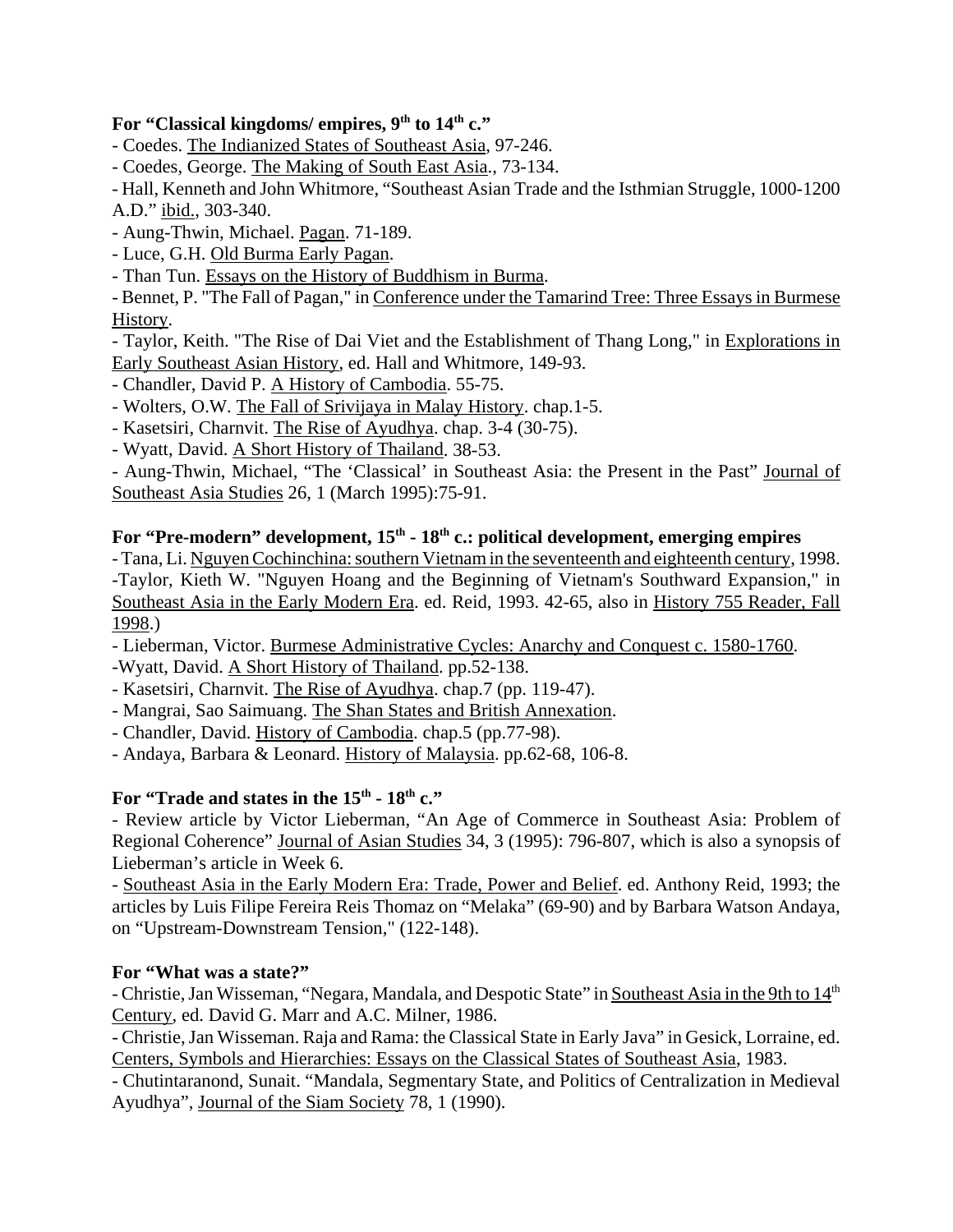## **For "Kingship, power, moral legitimacy"**

- Hall, K. "An Introductory Essay" Early Southeast Asian History 1-24.

- Geertz, Clifford. "Centers, Kings and Charisma: Reflections of the Symbolic of Power," in Geertz, Local Knowledge. (Also in Culture and Its Creator ed. J. Ben-David and T.N. Clark. 150-71.)

- Gesick, Lorraine, ed. Centers, Symbols and Hierarchies: Essays on the Classical States of Southeast Asia. See the articles by Shelly Errington, Michael Aung-Thwin, and Lorraine Gesick.

- Aung-Thwin, Michael. Pagan. 15-68.

- Kulke, Hermann. The Devaraja Cult.

- Mabbett, I.W. "Devaraja," Journal of Southeast Asian History 10 (1969), 202-223.

- Reynolds, Frank E. and Mani B. Three Worlds According to King Ruang: A Thai Buddhist Cosmology, introduction.

- Shorto, H.L. "The 32 Myos in the Medieval Mon Kingdom," Bulletin of the School of Oriental and African Studies 26 (1963). 572-91.

- Kirsch, A. Thomas. "Kinship, Genealogical Claims, and Societal Integration in Ancient Khmer Society: An Interpretation," in Southeast Asian History and Historiography ed. C.D.Cowan and O.W.Wolters.190-202

- Tambiah, S.J. World Conqueror and World Renouncer. chap.4 [also in Annals of the New York Academy of Sciences 293 (July 1977). 69-97].

- Taylor, Keith. "Authority and Legitimacy in the 11th Century Vietnam," in Southeast Asia in the 9th to 14th Century ed. Marr and Milner, 139-176.

### **For "Slavery, bondage and social classes"**

- Manguin, Pierre. " Shipshape Societies: Boat Symbolism and Political Systems in Insular Southeast Asia,: in Southeast Asia 9th to 14th Century. ed. Marr and Milner, pp. 187-214.

- Lieberman, Victor. Burmese Administrative Cycles: Anarchy and Conquest c. 1580-1760. pp. 15- 32, 63-198.

- Moertono, Soemarsaial. State and Statecraft in Old Java: A Study of the Later Mataram Period, 16th to 19th Century.

- Akin Rabibhadana. The Organization of Thai Society in the Early Bangkok Period, 1782-1873.

- Reid, ed. Slavery, Bondage. see another article by Reid pp.156-81; and by others on individual countries.

- Journal of Southeast Asian Studies 15, 2 (Sept 1984) published papers from the Symposium on Societal Organization in Mainland Southeast Asia Prior to the Eighteenth Century. See the articles by Aung-Thwin, Wyatt, Ebihara, Whitmore.

- Woodside, Alexander. Vietnam and the Chinese Model. chap. 1-2.

- Geertz, Clifford. Agricultural Involution. pp. 38-46.

## **For "Religions"**

- Wolters, O.W. "Khmer 'Hinduism' in the Seventh Century," in Early Southeast Asia ed. Smith and Watson. 427-42. (Also in History 755 Reader, Fall 1998).

- Geertz, Clifford. Religion of Java. pp. 121-30, 227-48.

- Hue-Tam Ho Tai. "Religion in Vietnam: A World of Gods and Spirits," Vietnam: Essays on History, Culture and Society. ed. David W.P. Elliott, 1985. 22-39. (Also in History 755 Reader, Fall 1998)

## **For "Transition at the dawn of colonialism"**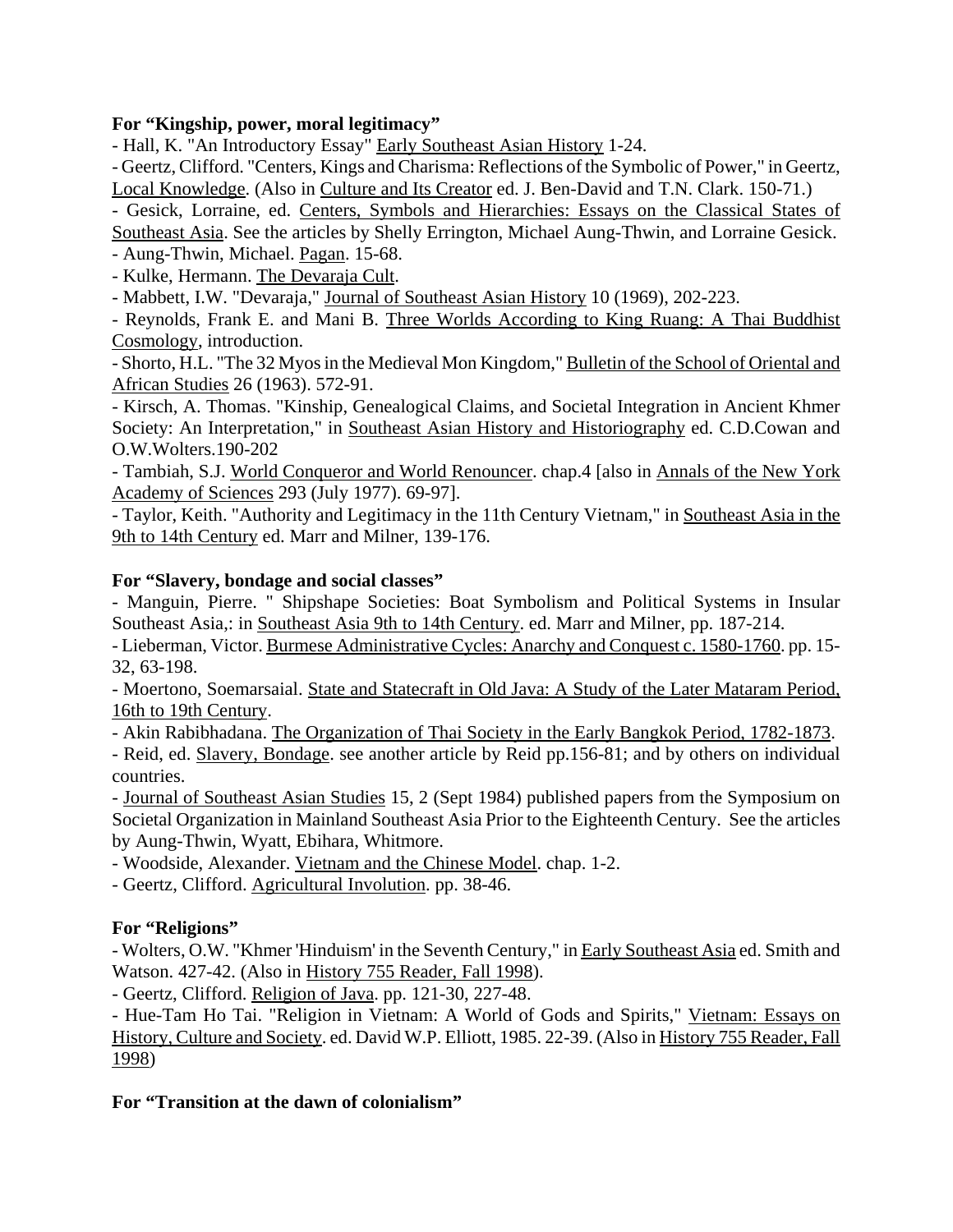- Kathirithamby-Wells, "Restraints on the Development of the Merchant Capitalism in Southeast Asia before 1800", in Southeast Asia in the Early Modern Era: Trade, Power and Belief. ed. Anthony Reid, 1993, pp.123-148 .

- Lieberman, Victor, "Was the Seventeenth Century a Watershed in Burmese History" in ibid., Southeast Asia in the Early Modern Era: Trade, Power and Belief. ed. Anthony Reid, 1993, pp.197- 249.

- Lieberman. "Structuring of Southeast Asian History" (see week 6), 552-569.
- Boxer, C.R. The Portuguese Seaborne Empire, 1415-1825.
- Smith, George V. The Dutch in Seventeenth Century Thailand.
- Geertz, Clifford. Agricultural Involution. chap.4 (47-82), about the Dutch "Culture" system.
- Phelan, J.L. The Hispanisation of the Philippines:Spanish Aims and Filipino Responses 1565-1700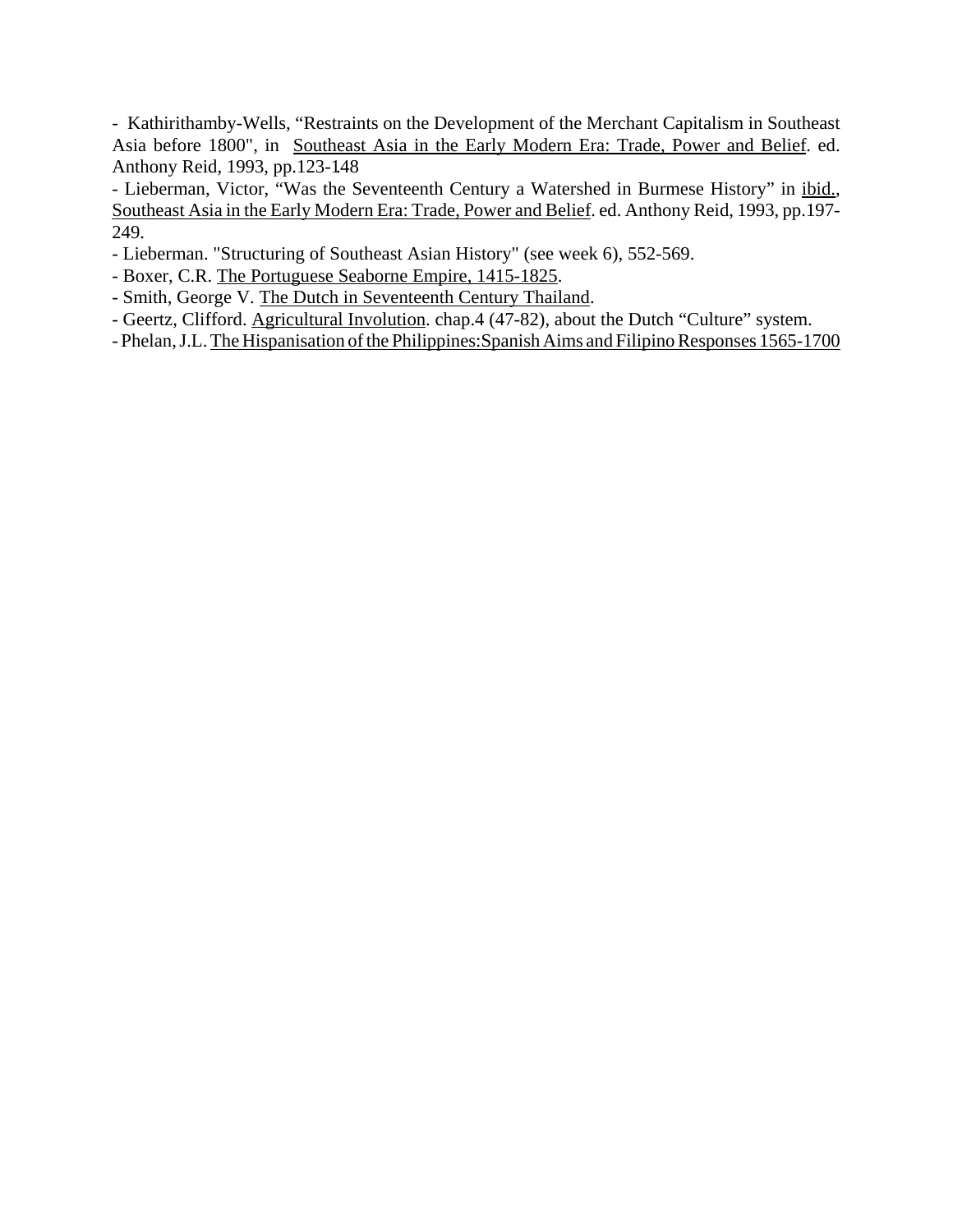#### **LIST OF MATERIALS IN THE READER FOR HISTORY 457 - SOUTHEAST ASIA BEFORE 1800**

(available for purchase at the Humanities Copy Center, and also available in the Reserves)

Coedes. *The Indianized States of Southeast Asia*. 1971. pp.14-35.

Wolters, O.W. *History, Culture and Region in Southeast Asia Perspectives* ,15-26, 107-125.

- Kulke, Hermann. "The Early and Imperial Kingdoms in Southeast Asian History," in *Southeast Asia in the 9th to*  $14<sup>th</sup>$  *century.* ed. A.C. Milner. 1986. pp.1-22.
- Day, Tony. "Ties That (Un)Bind: Families and States in Pre-modern Southeast Asia" *Journal of Asian Studies*, 55, 2 (1996): 384-409
- Anderson, Benedict. "The Idea of Power in Javanese Culture," in *Culture and Politics in Indonesia* ed. Claire Holt, 1972. pp.1-69.
- Reid, Anthony ed. *Slavery, Bondage and Dependency in Southeast Asia*. 1983. pp.1-43.
- Andaya, Barbara W. ed. Other Pasts: women, gender and history in early modern Southeast Asia. – the articles by Barbara Watson Andaya, and by Junko Koizumi, pp. 231-268.
- Reynolds, Craig. "A New Look at Old Southeast Asia," *Journal of Asian Studies*, 54, 2 (1995): 419- 446.